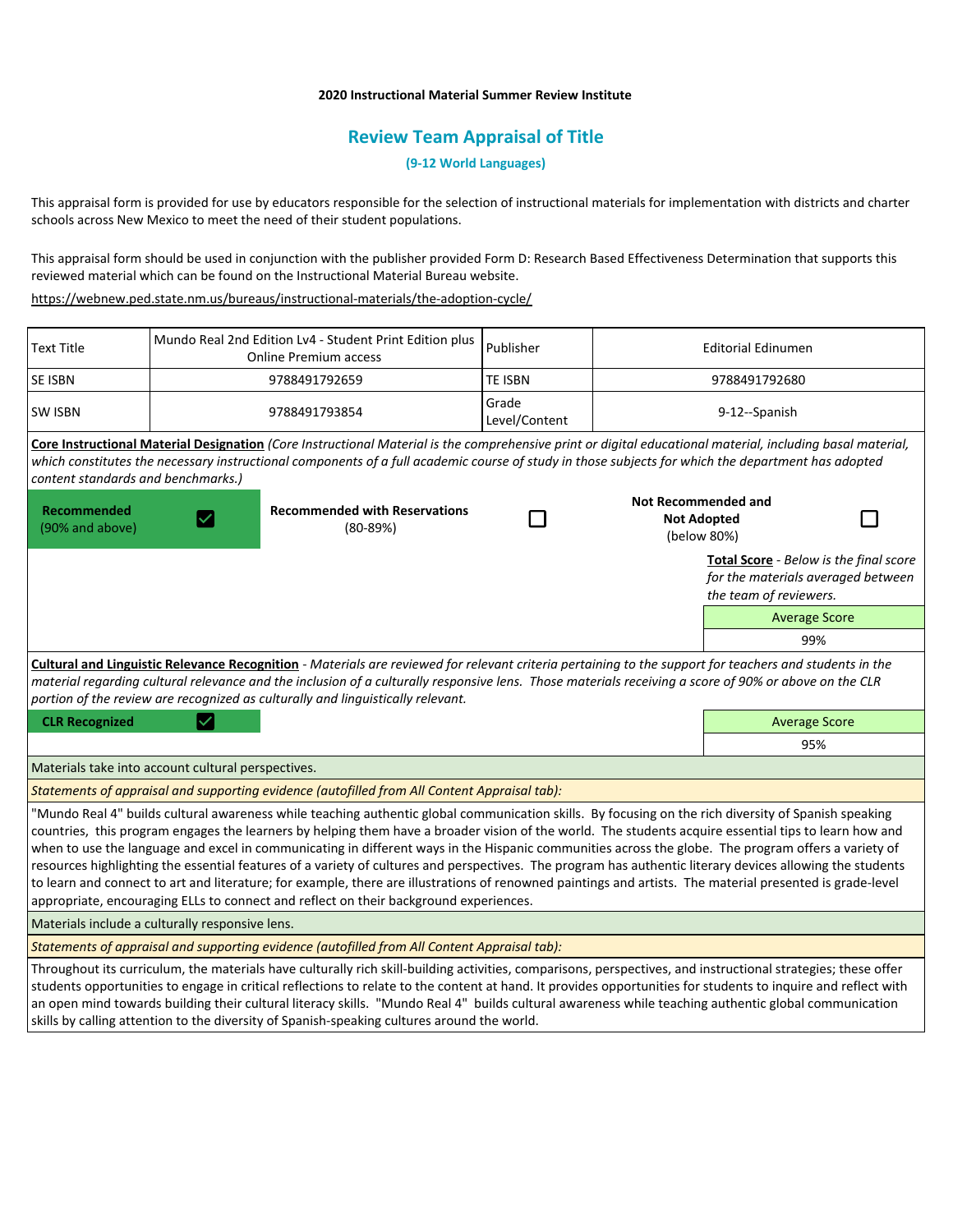**Standards Review** *- Materials are reviewed for alignment with the state adopted content standards, benchmarks and performance standards.*

Average Score

99%

Materials align with grade level standards overall.

*Statements of appraisal and supporting evidence:* 

"Mundo Real 4" is aligned with grade level, and the New Mexico adopted standards from ACTFL. The curriculum has a well-structured scope and sequence, including six units with themes and content connected to the AP Spanish Language and Cultural Exam. All expected learning is based on meaningful content appropriate for the grade level.

Materials align with communication standards.

*Statements of appraisal and supporting evidence:* 

The activities have the potential to motivate students to use the three modes of communication--interpretative, presentational, and interpersonal--to talk about their experiences, emotions, and opinions while connecting and comparing the language with their own experience. Some of the practice activities can be found virtually in "Guadalingo", which allows students to communicate and practice in all three modes of communication. The textbook provides activities for individual and collaborative practices, where students are encouraged to engage in critical thinking and problem-solving skills using their background language knowledge.

Materials align with cultures standards.

*Statements of appraisal and supporting evidence:* 

The program offers the necessary activities where all students appreciate the multilingualism and intercultural learning for future academic, careerreadiness, and intercultural accomplishments. The program offers tools such as "Cultura en Vivo" that present real-life events that students can relate to the Spanish culture and engage in the three modes of communication.

Materials align with connections standards.

*Statements of appraisal and supporting evidence:* 

"Mundo Real 4" focuses on the Hispanic culture, helping English Language Learners better understand cultural and linguistic identities, including their own. The program integrates cross-curricular activities within. Students connect a variety of disciplines through activities that incorporate the unit's targeted learning objectives. The program allows the students to learn, expand, and reflect on the culture studied.

Materials align with comparisons standards.

*Statements of appraisal and supporting evidence:* 

The program offers learners the opportunity to compare languages by providing comprehension input by completing activities related to the grammar and conventions of the language. The program provides supplemental material such as "ELEteca" (virtual platform), assisting in presenting and introducing new grammar concepts and reinforcing difficult skills in Spanish that are effective in supporting all English Language Learners. This program focuses on providing practices for ELL with the integrated language videos (short films, videoclips) that are embedded within the units.

Materials align with communities standards.

*Statements of appraisal and supporting evidence:* 

"Mundo Real 4" provides opportunities to use the language within and beyond the classroom while encouraging the students to engage the community members in their language acquisition experience. The program also offers activities in "Cultura en Vivo" that engages students in virtual learning through digital resources to research multiple cultures and perspectives around the Spanish speaking world. These assignments enrich and expand their background knowledge of the language. Each unit has community-based activities to encourage students to become life-long learners through interaction with Spanish speaking communities and resources.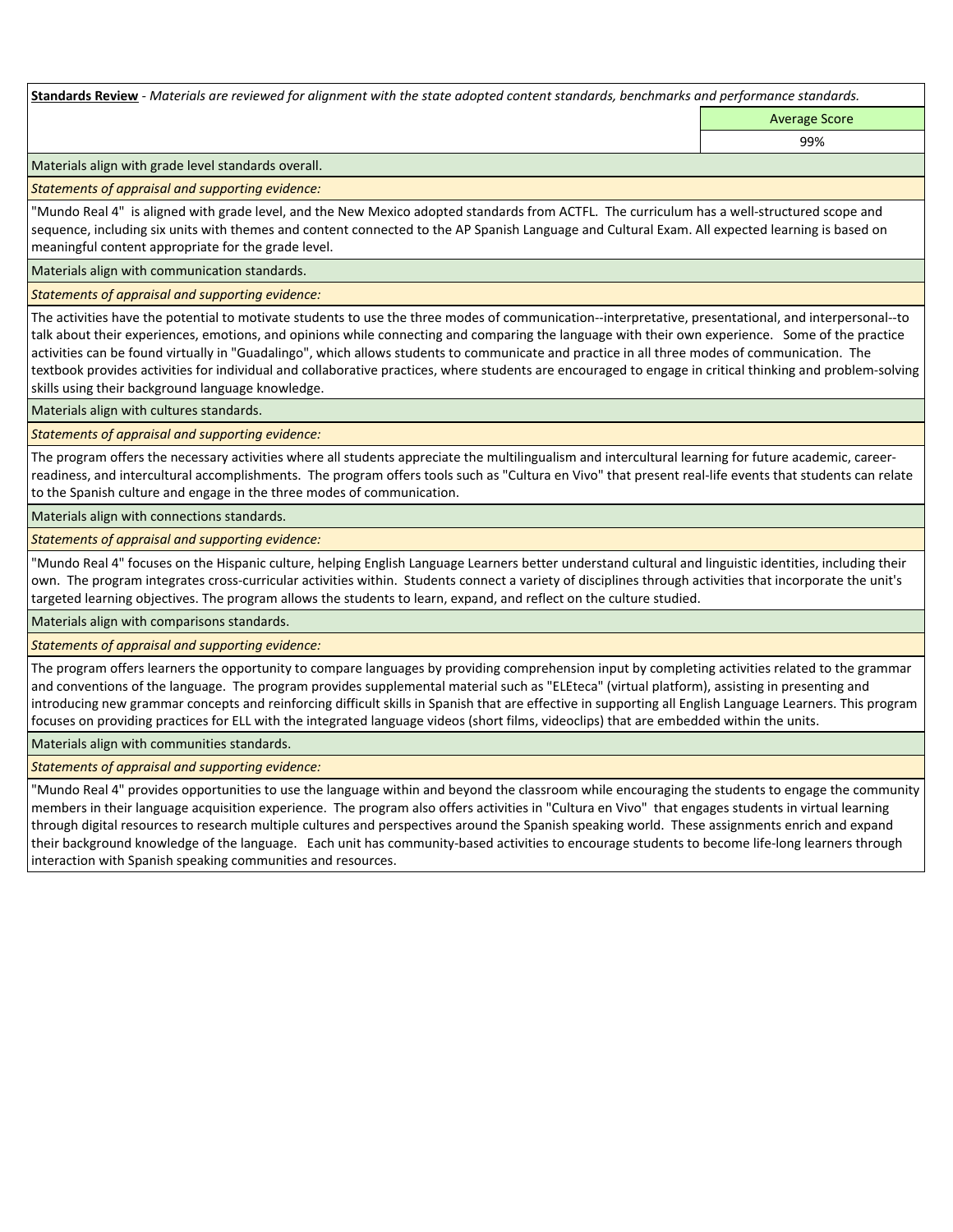**WL Content Review** *- Materials are reviewed for relevant criteria pertaining to the support for teachers and students in the specific content area reviewed.*

Average Score

99%

Materials provide a selection and range of high-quality texts worthy of students' time and attention, exhibiting exceptional craft and thought and/or providing useful information.

*Statements of appraisal and supporting evidence:* 

The program offers a variety of authentic, relevant, and engaging reading, depicting the Spanish world's cultural diversity. It also introduces students to renowned authors, exposing the students to classic Hispanic literary works, enriching their literacy knowledge of art and culture of the Spanish speaking culture. The program allows learners to have a glance of the AP Spanish Language and Literature practices and standards. There are a variety of literary artifacts, such as articles, charts, and literary artwork. "Taller de Literatura" offers themes, grammar, vocabulary, cultural concepts, and perspectives, allowing learners to improve, explore, and expand their comprehension skills.

Questions in the materials are high-quality text-dependent and text-specific questions. The overwhelming majority of these questions are text-specific and draw student attention to the particulars in the text.

*Statements of appraisal and supporting evidence:* 

The reading activities offer pre- and post-reading questioning and the opportunity for the students to provide comprehension input in all three modes of communication while using critical thinking skills. Some of the post-reading activities included in the reading workshop, whose purpose is to frontload vocabulary, offer the opportunity for presentational writings and discussions, allowing learners to analyze, explore, and interpret the texts. The projects are linked to the topic targeted in the reading material and the unit's theme. The readings also offer tools and online practice for highfrequency supplemental vocabulary and grammar expansion.

Materials provide scaffolding and supports to enable students' learning of World Languages.

*Statements of appraisal and supporting evidence:* 

The material is designed with well-crafted sections to allow learners to acquire language in a balanced sequence. Each unit starts with grammar practice, vocabulary, reading comprehension, recognition, and listening-speaking practice. As the units progress, the activities' complexity increases, allowing the students to advance in the language acquisition with critical and problem-solving strategies. The material presents commutative selfassessment activities at the end of each unit, allowing learners the opportunity to prepare for the Bilingual-Biliteracy Seal.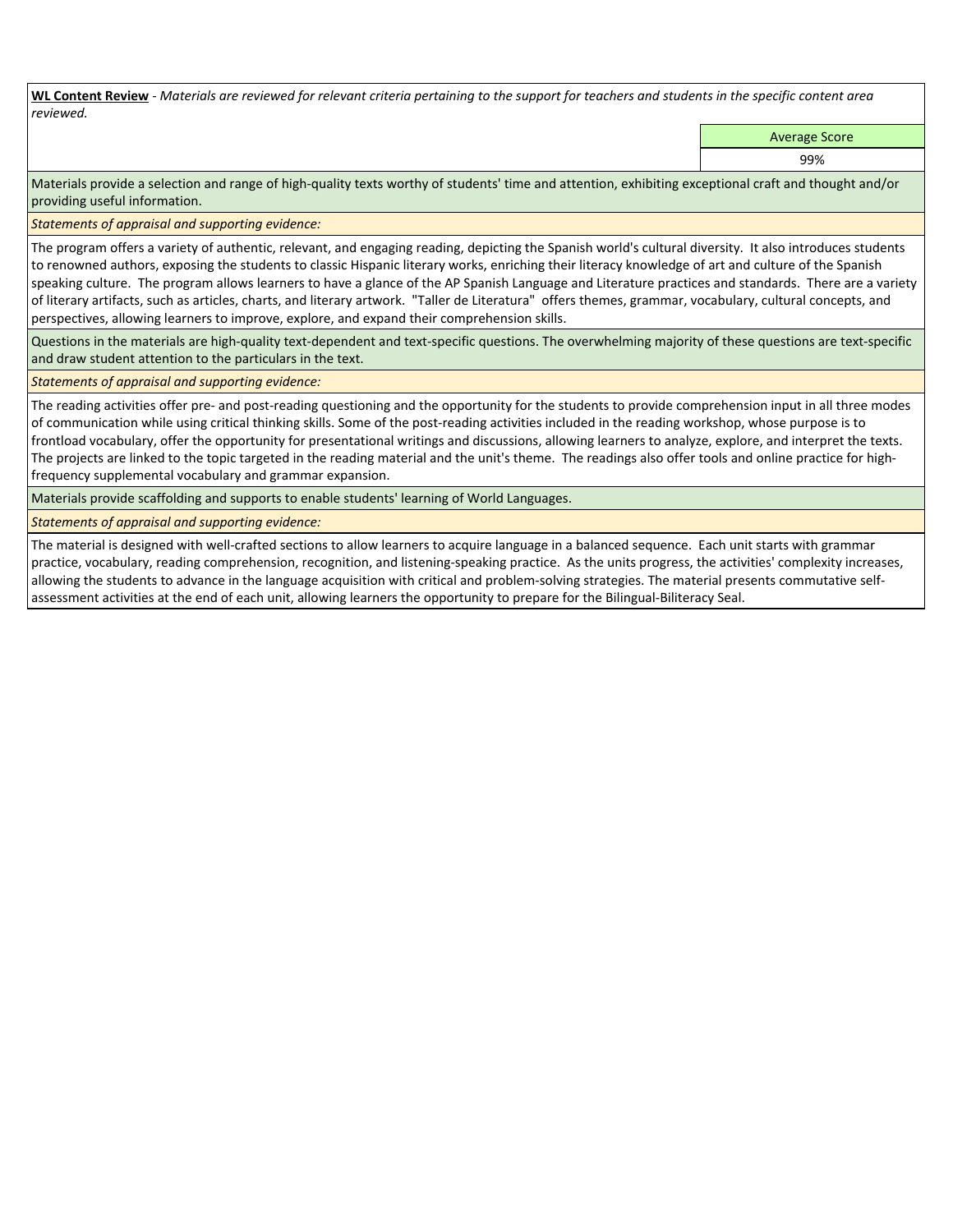**All Content Review** *- Materials are reviewed for relevant criteria pertaining to the support for teachers and students in the material regarding the progression of the standards, lesson structure, pacing, assessment, individual learners and cultural relevance.*

Average Score

98%

Materials are coherent and consistent with the high school standards that all students should study in order to be college and career ready.

*Statements of appraisal and supporting evidence:*

"Mundo Real 4" focuses on meeting the standards needed for high school students and college and career readiness, including the Seal of Bilingual-Biliteracy. The program is aligned to the NM adopted WL standards. The curriculum has a well-structured scope and sequence, with themes and content connected to the AP Spanish Language and Cultural Exam. The program focuses on performance and proficiency to help students develop the language they need to interact in real-world language immersion, meeting the ACTFL recommendation of conducting at least 90% of world language instruction in the target language.

Materials are well designed and take into account effective lesson structure and pacing.

*Statements of appraisal and supporting evidence:*

This program offers additional instructional strategies to assist teachers in organizing content appropriate for specific learning needs, such as Heritage Language Learners and Advanced Learners. The program contains detailed pacing guides to help the teacher in lesson planning according to the standards. Each lesson includes vocabulary, grammar, comprehension practice, writing assignments, formative and summative assessments.

Materials support teacher planning, learning, and understanding of the standards.

*Statements of appraisal and supporting evidence:*

The textbook provides clearly stated learning objectives, and ACTFL standards for each assignment and remarks for the AP standards correlation for each activity. The program includes resources and tools for lesson planning and differentiated instructional strategies. The Teacher's Edition has ideas and suggestions to modify and enhance classroom activities based on student's needs. The online platform "ELEteca" supports lesson planning strategies through additional online activities to expand and enrich the curriculum; it has ready-made and editable assessments.

Materials offer teachers resources and tools to collect ongoing data about student progress on the standards.

*Statements of appraisal and supporting evidence:*

"Mundo Real 4" offers summative and formative assessments in various formats. The virtual platform has ready-made and editable quizzes, allowing the teacher to choose based on the student's needs. These assessments are a useful tool to review ongoing learning. The Student's Edition has a specific section for "Self-assessment," and students also can get extra practice by utilizing the virtual platform. The program allows the teacher to assess the student's achievement regularly, providing ongoing data and feedback. The program also has whiteboard projectables, audio-video scripts, and digital extension activities.

Materials support effective use of technology to enhance student learning. Digital materials are accessible and available in multiple platforms.

*Statements of appraisal and supporting evidence:*

"Mundo Real 4" enhances students learning during each unit with online practice. Those activities can be easily accessed through the online platform "ELEteca" by teachers and students. It also has digital content with lesson planning, standards, videos, short films, assessments, online textbooks, games, whiteboard activities, audios, and videos. The program encourages students to utilized technology to complete the exercises and practice grammar and vocabulary. "ELEteca" is the ancillary management system that allows learners to develop digital fluency while learning the language.

Materials can be easily customized for individual learners.

*Statements of appraisal and supporting evidence:* 

Unit resources at a glance help teachers organize the material for the unit, and notes provided throughout the annotated Teacher's Edition help prepare differentiated instruction to meet the needs of all learners effectively. The program offers editable assessments and tips for effective instructional delivery. Each lesson contains suggestions and tips to adjust the curriculum for slow-paced learners, heritage language learners, and advanced learners. The material pays close attention to the Hispanic culture, helping ELLs to understand better and appreciate their linguistic identities. "Mundo Real 4" provides support for ELLs such as inductive, real-life, social-emotional relevance, and intercultural learning.

Materials give all students extensive opportunities and support to explore key concepts.

*Statements of appraisal and supporting evidence:*

"Mundo Real 4" supports communicative learning through the five instructional pillars, activating prior knowledge and empowering students to predict words and structures in context to focus on meaning. The curriculum offers a variety of resources for the students to learn, expand, practice grammar concepts, vocabulary, and cultural features. Each Student's Edition can be complemented with "ELEteca" that features resources designed to supplement and enhance students learning; this includes online practice, which is fully interactive. It also has additional tips and assignments exclusively addressing cultural-linguistic language learners. The material encourages online research for the topic provided in the lesson to enrich their knowledge of the language.

Materials take into account cultural perspectives.

*Statements of appraisal and supporting evidence:*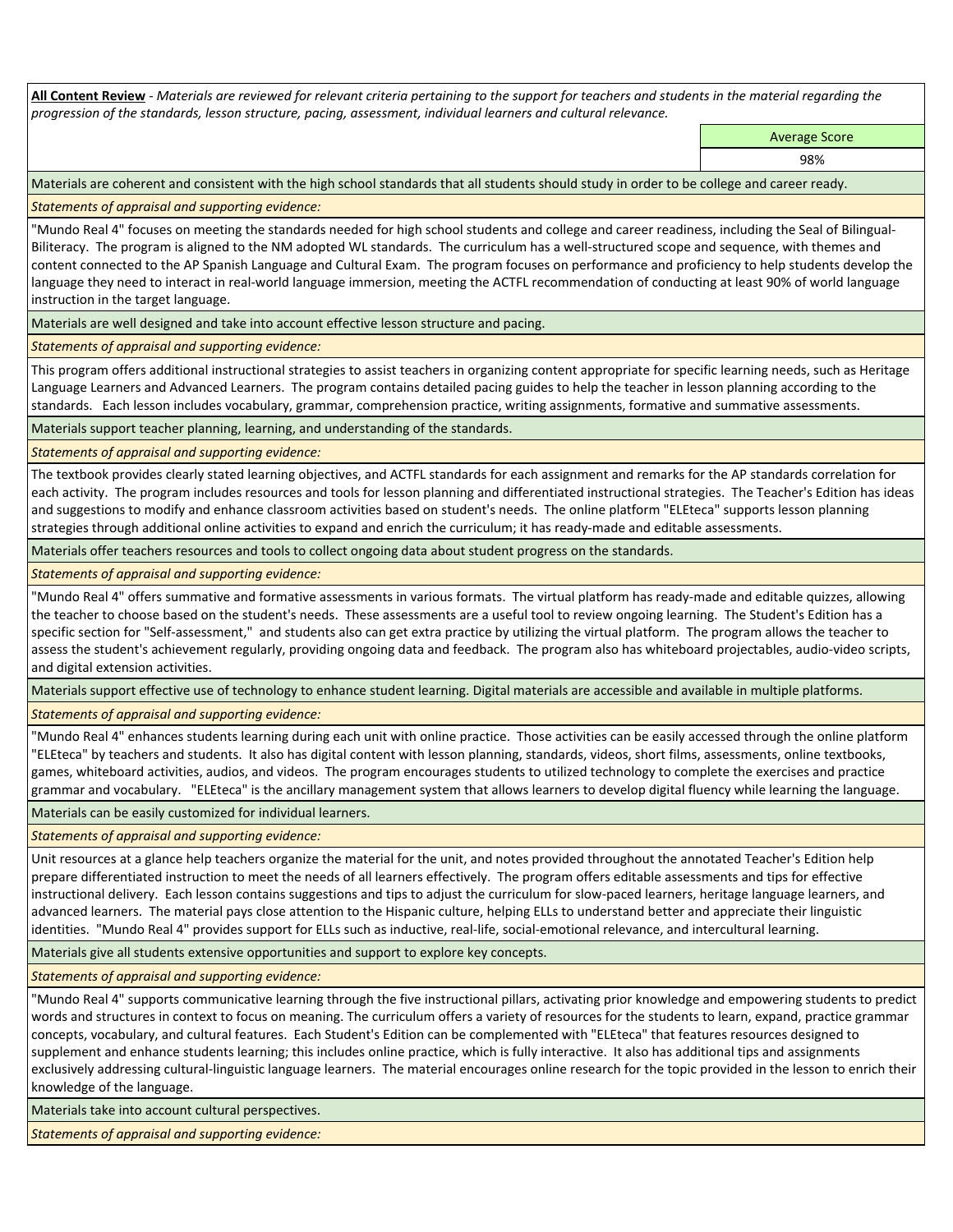"Mundo Real 4" builds cultural awareness while teaching authentic global communication skills. By focusing on the rich diversity of Spanish speaking countries, this program engages the learners by helping them have a broader vision of the world. The students acquire essential tips to learn how and when to use the language and excel in communicating in different ways in the Hispanic communities across the globe. The program offers a variety of resources highlighting the essential features of a variety of cultures and perspectives. The program has authentic literary devices allowing the students to learn and connect to art and literature; for example, there are illustrations of renowned paintings and artists. The material presented is grade-level appropriate, encouraging ELLs to connect and reflect on their background experiences.

Materials include a culturally responsive lens.

*Statements of appraisal and supporting evidence:*

Throughout its curriculum, the materials have culturally rich skill-building activities, comparisons, perspectives, and instructional strategies; these offer students opportunities to engage in critical reflections to relate to the content at hand. It provides opportunities for students to inquire and reflect with an open mind towards building their cultural literacy skills. "Mundo Real 4" builds cultural awareness while teaching authentic global communication skills by calling attention to the diversity of Spanish-speaking cultures around the world.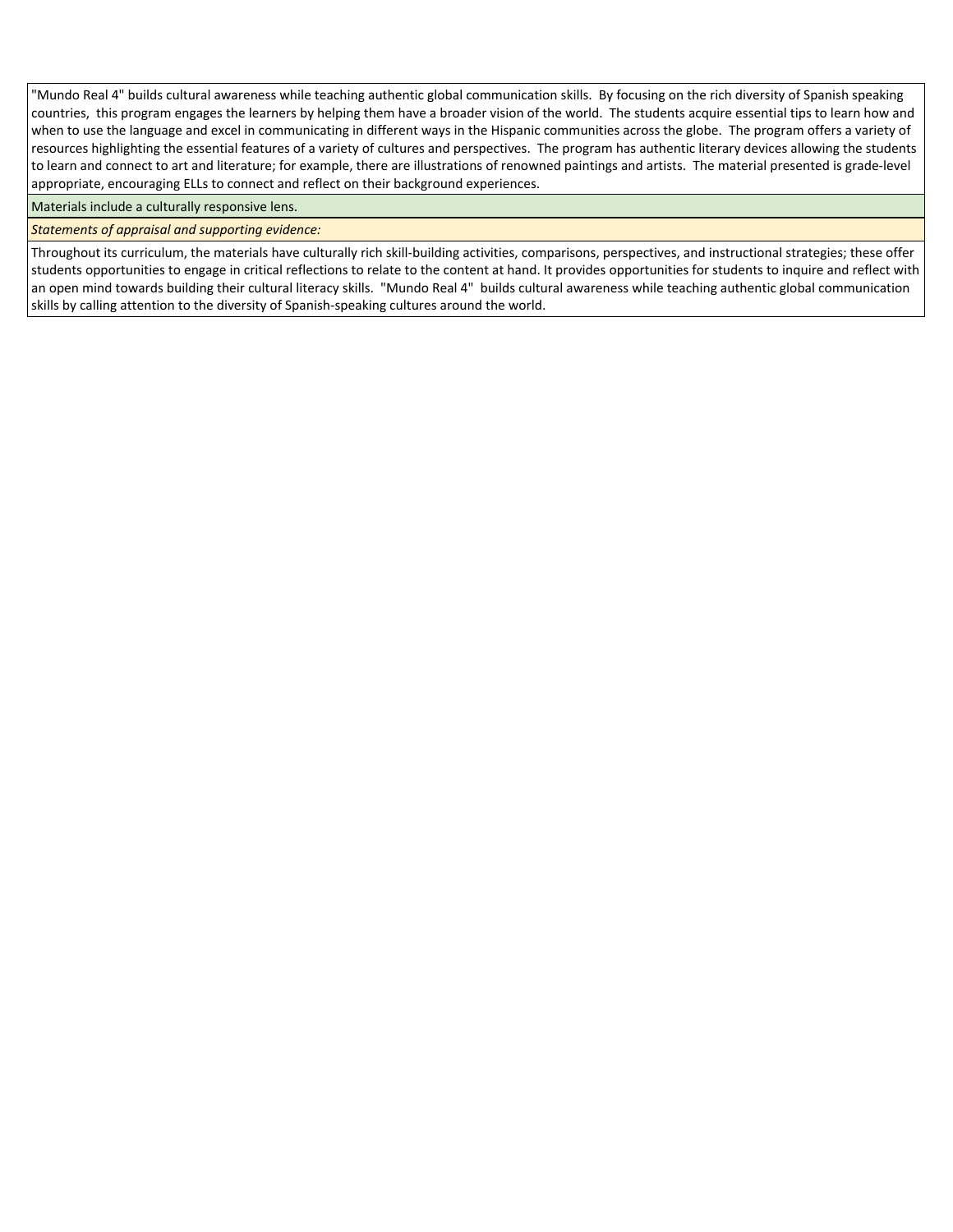**Reviewers' Professional Summation** *- These materials are reviewed by Level II and Level III educators from across New Mexico. The reviewers have brought their knowledge, experience and expertise into the review of these materials. They offer here their individual summary of the material as a whole.*

Reviewer #: 25

*Background and experience:*

NM Level three professional license 7-12 Modern and Classical Languages and Bilingual Education. Fifteen years of experience teaching HS Spanish classes for native and non-native speakers and AP Spanish Literature and Culture. Member of the NM Bilingual Multicultural Education Advisory Council. ENMU Adjunct Faculty and AP Spanish Literature and Culture Reader.

#### *Professional summary of material:*

"Mundo Real 4" is the fourth book in a program series that is explicitly intended for the high school level. The program provides a communicationbased methodology to enable students to meet the challenge of communicating in real-life situations. The program has a substantial and well-aligned scope and sequence. The Student's and Teacher's editions have supplemental material in a virtual format "ELEteca," such as lesson plans, assessments (ready-made and editable), eBooks, student workbooks, whiteboard projectables, games, and formative-summative assessments. This program reflects the richness and diversity of cultures, encouraging the students to acquire sensitivity and respect toward all cultural and intercultural aspects of the language and increase their knowledge of the world. The program offers broad support to teachers about teaching differentiated instruction and instructional planning strategies. The activities in the program contain activities focused on the three modes of communication, allowing the students to learn, expand, and connect other cultures and perspectives with their own background experiences. The textbook is visually well balanced, with illustrations, charts, and photographs supporting students' better understanding. The program provides complex activities by providing practice material for the AP exam and standards, letting the students develop their critical thinking skills and problem-solving. The Teacher's Edition has helpful resources, including illustrations and guided comments about how and when to use the supplemental material. This program has excellent resources and tools, printed and online (games, videos, tutorials); however, the textbook's cover needs a long-lasting hardcover material since these textbooks are planned to be used for several years. Also, the last two sections pages of the Teacher's Edition "Video Scripts" and "Lesson plans" were stuck together.

### Reviewer #: 37

*Background and experience:*

I completed an MA in Education at UNM. I had been teaching Bilingual Spanish I, II, III, and IV, Dual Credit Classes for Spanish 111-112 for 11 years at the high school level. I also teach AP Spanish and language since 2013 and work as an AP reader every year with the college board. I had been an adjunct faculty at SJC teaching Spanish 111-112 since 2006. I lived for five years in Germany working as an international translator.

## *Professional summary of material:*

Mundo Real 4 Second Edition reflects the most current research on how students learn languages and what teachers and materials need to do to help them become proficient language users. In keeping with research, this material offers practice activities, a meaningful context in language learning, cultural perspectives, and strategies for success. Mundo Real follows a modern, communication-based methodology that focuses on a meaning-based, communicative approach, the objective of which is to enable students to meet the challenge of communicating in real-life situations. The curriculum that this edition proposes for the classroom is based on activities in which students must develop their critical thinking skills and find a solution to the problem. Grammar is formally presented with clear explanations and students can practice the grammar concepts in a variety of tasks. Cultural products build cultural awareness while teaching authentic, global communication skills. Students see authentic culture through art, videos, reading, and literature. The material is written based upon the standards for foreign language learning. The online platform "ELEteca" provides practice activities to help students develop digital fluency and engage in a multifaceted manner with the world outside the classroom. Students can enhance learning in each unit through online assignments and expand their knowledge in creative ways.

Reviewer #: 27

#### *Background and experience:*

NM Prek-12th Specialty and K-8th Licensed teacher endorsed in Bilingual, Visual Arts, Performing Arts and Information Technology teaching for ten plus years in private, public and charter districts. Specialize in teaching the Spanish language and enriching literacy through the arts.

*Professional summary of material:*